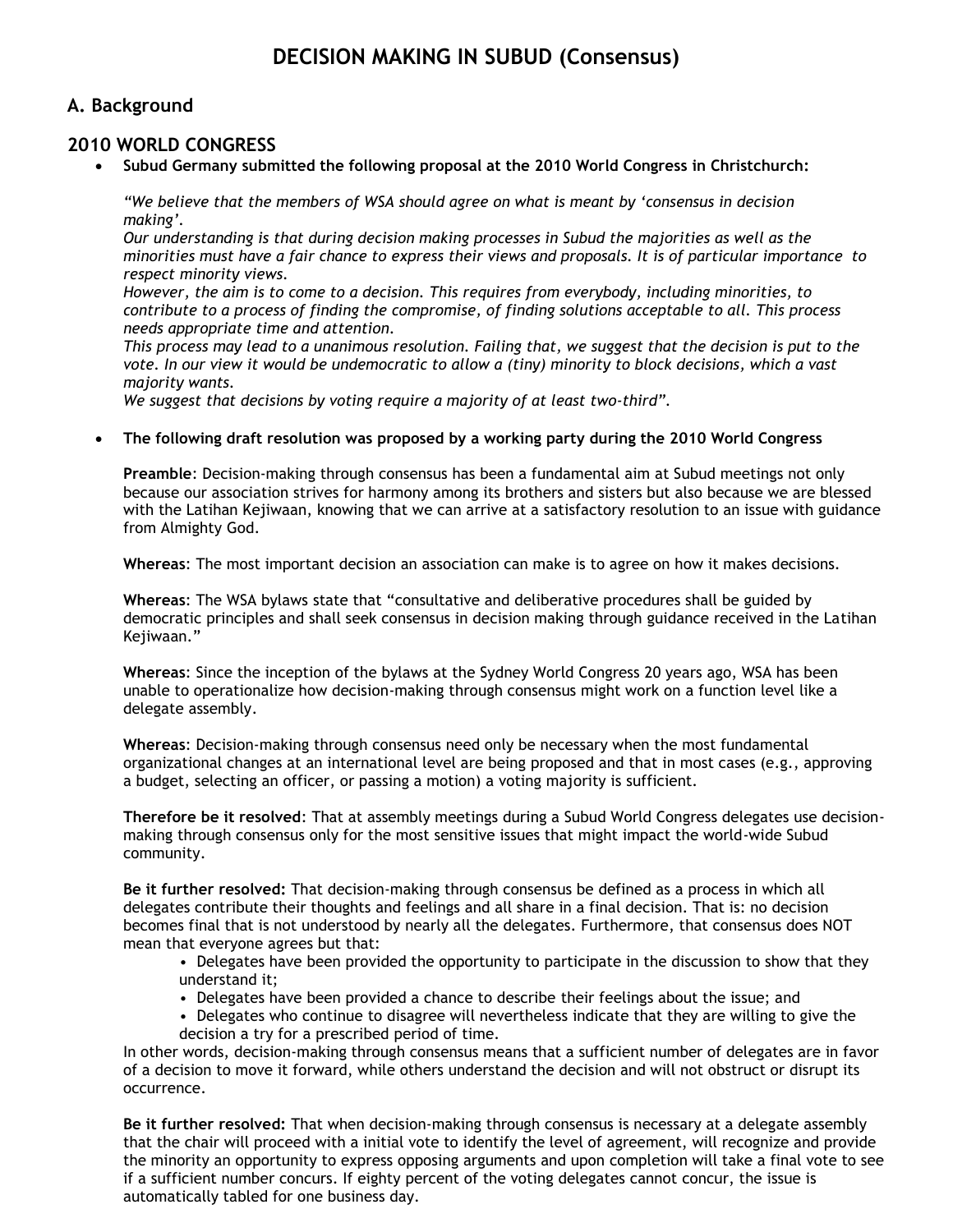### Neither **resolution was approved, but the Congress minutes indicated that:**

Congress agreed that the Organizational Task Force would take on the definition of consensus into their brief and send it to all the zones and countries to give them the time and the responsibility to look at it well before the next World Congress.

### **WSA BYLAWS**

- The **Bylaws of the World Subud Association** refer to consensus in a number of sections:
- **PREAMBLE - DECISION MAKING:** The members of the World Subud Association, in all their consultative and deliberative procedures, shall be guided by democratic principles and shall seek consensus in decision making through guidance received in the Latihan Kejiwaan.
- **THE ASSOCIATION -** 2.8 **Decision Making**: After deliberation by the Member Delegations, decisions are made by consensus.
- **THE WORLD SUBUD CONGRESS - 3.20 Procedures to Resolve Deadlock**: In the event of differences of view arising between Member Delegations, the Chairperson may establish Zone Council meetings or such other groupings of the Member Delegations as the Member Delegations may agree to. If differences persist, decisions are made through guidance received in the Latihan Kejiwaan. If consensus cannot be reached, no decision is made; however, a resolution defeated at a previous Congress, which the Zonal Representatives unanimously agree to reintroduce unchanged at a subsequent Congress, is approved by Congress when supported by more than two-thirds of the Member Delegations.
- **BOARD OF DIRECTORS 6.6 Decisions:** Decisions of the Board of Directors shall be by consensus. **6.8 Appointment of Committees**: The Board may appoint by consensus, committees to exercise the authority of the Board in the management of the Association.

# **DEFINITIONS**

- Consensus is not defined in the **WSA Bylaws**.
- The term consensus has **different meanings** for different people, from different organizations, in different cultures, with different backgrounds. It is important that we agree on one meaning that is most appropriate for decision-making in Subud.
- Many definitions suggest that consensus is **a process, a convergence, a coming together.**
- **Consensus decision-making** is a [group decision making](http://en.wikipedia.org/wiki/Group_decision_making) process that seeks the consent (not necessarily the agreement), of participants, and the resolution of objections.
- There are many different **dictionary definitions** of consensus.

[Consensus](http://en.wiktionary.org/wiki/consensus) is defined by **Merriam-Webster** as, first, general agreement, and second, group [solidarity](http://en.wikipedia.org/wiki/Social_solidarity) of [belief](http://en.wikipedia.org/wiki/Belief) or sentiment. It has its origin in a [Latin](http://en.wikipedia.org/wiki/Latin) word meaning literally *feel together*. [\[1\]](http://en.wikipedia.org/wiki/Consensus_decision-making#cite_note-0) It is used to describe both the decision and the process of reaching a decision. Consensus decision-making is thus concerned with the process of reaching a consensus decision, and the social and political effects of using this process.

#### **Consensus is not unanimity**

Consensus seeks to improve [solidarity](http://en.wikipedia.org/wiki/Solidarity) in the long run. Accordingly it should not be confused with [unanimity](http://en.wikipedia.org/wiki/Unanimity) in the immediate situation, which is often a symptom of [groupthink.](http://en.wikipedia.org/wiki/Groupthink) Studies of effective consensus process usually indicate a shunning of unanimity or "illusion of unanimity"<sup>[\[2\]](http://en.wikipedia.org/wiki/Consensus_decision-making#cite_note-1)</sup> that does not hold up as a group comes under real world pressure (when dissent reappears). [Cory Doctorow,](http://en.wikipedia.org/wiki/Cory_Doctorow) [Ralph Nader](http://en.wikipedia.org/wiki/Ralph_Nader) and other proponents of [deliberative democracy](http://en.wikipedia.org/wiki/Deliberative_democracy) or judicial-like methods view the explicit dissent as a symbol of strength. Lawrence Lessig considers it a major strength of working projects like public wikis<sup>[\[3\]](http://en.wikipedia.org/wiki/Consensus_decision-making#cite_note-Jr.Lessig2010-2)</sup>. Schutt<sup>[\[4\]](http://en.wikipedia.org/wiki/Consensus_decision-making#cite_note-3)</sup>, Starhawk<sup>[\[5\]](http://en.wikipedia.org/wiki/Consensus_decision-making#cite_note-4)</sup> and other practitioners of [direct action](http://en.wikipedia.org/wiki/Direct_action) focus on the hazards of apparent agreement followed by action in which group splits become dangerously obvious.

Most robust models of consensus exclude uniformly unanimous decisions and require at least documentation of minority concerns. Some state clearly that unanimity is not consensus but rather evidence of intimidation, lack of imagination, lack of courage, failure to include all voices, or deliberate exclusion of the contrary views.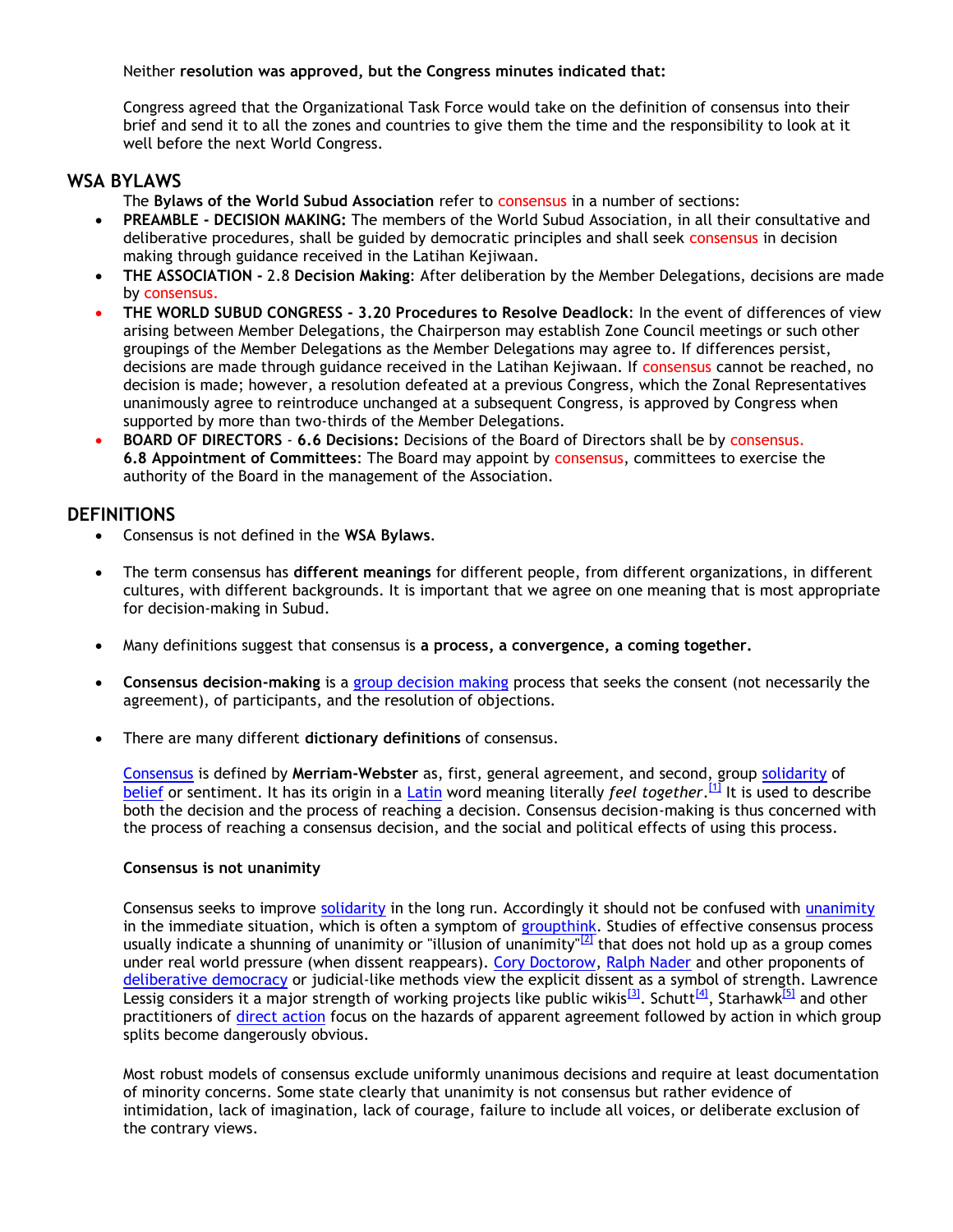As a decision-making process, consensus decision-making aims to be: $^{17}$ 

- Agreement Seeking: A consensus [decision making](http://en.wikipedia.org/wiki/Decision_making) process attempts to help everyone get what they need.<sup>[\[7\]](http://en.wikipedia.org/wiki/Consensus_decision-making#cite_note-cdmsite-6)</sup>
- **[Collaborative:](http://en.wikipedia.org/wiki/Collaboration)** Participants contribute to a shared proposal and shape it into a decision that meets the concerns of all group members as much as possible.<sup>[\[8\]](http://en.wikipedia.org/wiki/Consensus_decision-making#cite_note-CODM_book-7)</sup>
- **[Cooperative:](http://en.wikipedia.org/wiki/Cooperation)** Participants in an effective consensus process should strive to reach the best possible decision for the group and all of its members, rather than competing for personal preferences.
- **[Egalitarian:](http://en.wikipedia.org/wiki/Egalitarianism)** All members of a consensus decision-making body should be afforded, as much as possible, equal input into the process. All members have the opportunity to present, and amend proposals.
- **[Inclusive:](http://en.wikipedia.org/wiki/Inclusion_%28value_and_practice%29)** As many [stakeholders](http://en.wiktionary.org/wiki/stakeholder) as possible should be involved in the consensus decision-making process.
- **[Participatory:](http://en.wikipedia.org/wiki/Participation_%28decision_making%29)** The consensus process should actively solicit the input and [participation](http://en.wikipedia.org/wiki/Participation_%28decision_making%29) of all decision-makers.<sup>[\[9\]](http://en.wikipedia.org/wiki/Consensus_decision-making#cite_note-Sandelin-8)</sup>

#### **Wiktionary.org**

#### **Etymology**

From Latin [cōnsēnsus](http://en.wiktionary.org/wiki/consensus#Latin) ("agreement, accordance, unanimity"), from [cōnsentiō](http://en.wiktionary.org/wiki/consentio#Latin) ("feel together; agree"); **Noun**

**consensus**

- 1. A process of [decision-making](http://en.wikipedia.org/wiki/Decision_making#Decision_making_in_social_setting) that seeks widespread agreement among group members.
- 2. [General](http://en.wiktionary.org/wiki/general#Adjective) agreement among the members of a given group or community, each of which exercises some [discretion](http://en.wiktionary.org/wiki/discretion) in decision-making and follow-up action.

**Wikipedia** - **Consensus decision-making** is a [group decision-making](http://en.wikipedia.org/wiki/Group_decision_making) process that seeks the [consent](http://en.wikipedia.org/wiki/Consent) of all participants. Consensus may be defined professionally as an acceptable resolution, one that can be supported, even if not the "favourite" of each individual.

### **2012 WORLD SUBUD COUNCIL**

A discussion group at the 2012 World Subud Council meeting agreed that a written definition of **consensus in Subud** was needed, so that it could be understood by all WSA members in implementing consensus decision-making. A 9-step decision process was proposed.

The **Organization Working Group** (based on input from its Advisory Groups) has subsequently enhanced and adjusted this process to suit delegate decision-making at a World Congress.

# **PROPOSED DECISION-MAKING PROCESS (CONSENSUS) AT WORLD CONGRESS**

**(1) The resolution/proposal is presented to the World Congress (with a proposer and seconder).**

**(2) Discussion occurs, which may or may not result in an amended resolution/proposal. It may be more acceptable if implementation is for a "trial period", and its effectiveness evaluated at the end of the period. Or it may be decided to "phase in" the implementation of the resolution/proposal.**

**(3) The final form and wording of the resolution/proposal is presented to the Delegates.**

- **(4) A vote is taken.**
- **(5) If less than 2/3rds are in favour of the resolution/proposal, it is not approved.**
- **(6) If the vote is unanimous in favour of the resolution/proposal, it is approved.**

**(7) If the vote is not unanimous, but there are 2/3rds or more in favour, the other 1/3rd, or less, are invited to voice why they disagree with the resolution/proposal. They are carefully listened to, so that their views can be taken into consideration by the Delegates. These are recorded. This discussion might result in the resolution/proposal being amended in order to accommodate the dissenting Delegates.**

**(8) Following these exchanges a new vote is taken.**

**(9) If 75% or more are in favour of the resolution/proposal, those still not in agreement are asked whether they will accept the majority view. If the minority still does not accept the majority view, then the views of the minority having been noted, the resolution/proposal will be considered to be approved.**

(The reason that the percentage in favour in Step (9) has been increased to 75% is that a 2/3rds majority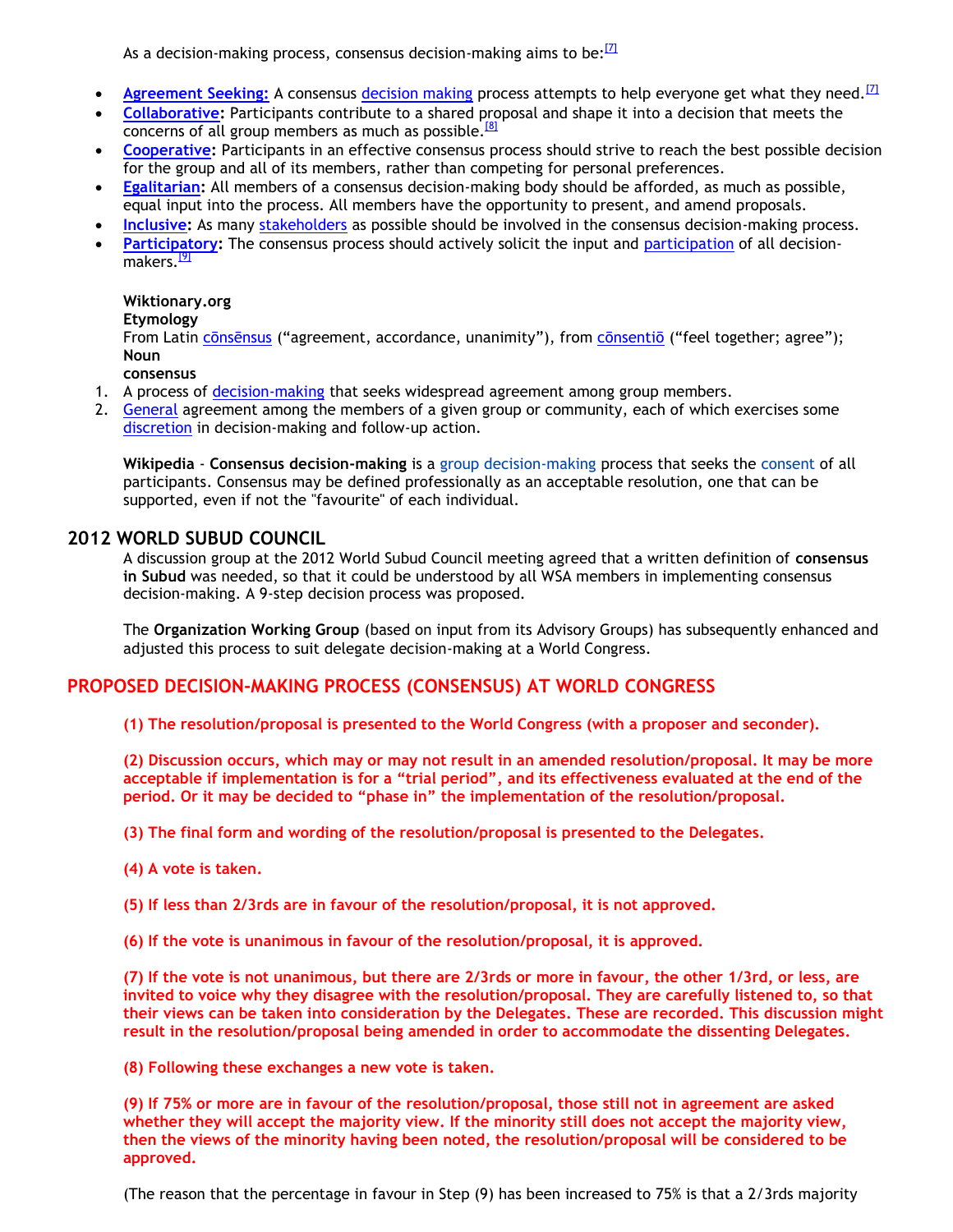leaves too many in disagreement with the resolution/proposal. It is anticipated that in many cases there would be an increase of those in favour between Steps (7) and (9). One suggestion was that the following requirement be added: "If there is not at least a 10% change in the vote in favour of the resolution/proposal between Steps (7)  $\&$  (9), then the resolution/proposal is delayed for at least a year and further compromise sought." However, the Organization Working Group does not recommend this requirement, as it makes the process overly complicated.)

The Organization Working Group emphasizes that consensus is reached through a process, it is a convergence, a coming together.

It should be remembered that we have an additional "tool" to help us with decision-making in Subud testing. Reference to Bapak's 1967 talk in Tokyo. (67TJK5)

The WSA Bylaws specifically refer to decision-making by consensus. However, the Organization Working Group recommends that no change be made to the Bylaws, but that information on consensus and the proposed 9-step decision-making process be included in our Policies & Procedures.

### **ADDITIONAL MATERIAL**

**Lucian Parshall** (Committee Councillor for Subud USA) recently wrote the following article **-** further food for thought!

### **Levels of decision making at the Delegate Assembly of a World Congress**

The most important decision that a group makes is how to make a decision. Arriving at a decision in a formal assembly is a process of escalation – depending upon the impact that the outcome has on the founding purpose of the association and how much the decision impacts the degree of variance from its stated mission. In the case of the WSA delegate assembly there need only be three levels of decision-making (prior to testing, when necessary.)

1. Congress minutes, treasurer reports, wing reports and other routine reports by the outgoing WSA Chair, Zones or Affiliates can simply be accepted by the Chair of the Delegate Assembly and entered into the minutes 'without objection' (i.e., when the Congress Chair does not sense any objection by the delegates.)

2. Most decisions relating to motions/resolutions made during the delegate assembly are approved either by a majority vote of the delegates or by the Congress Chair accepting them with 'unanimous consent.' Unanimous consent does not mean there is 100% agreement; only that there is no major objection (i.e., usually a minority of the delegates see no reason to oppose the motion and acquiesces.)

3. In exceptional cases a resolution proposed by the delegate assembly may affect a fundamental structure, aim or belief of our association. In these cases the delegate assembly invokes what is called: **Consensus decision-making.** This is a process in which all delegates contribute their thoughts and feelings and all share in the final decision (i.e., no decision becomes final which is not understood by nearly all the delegates.) However, consensus does NOT mean that all the delegates totally agree, only that:

- Delegates have been provided the opportunity to participate in the discussion to show that they understand it;
- Delegates have been provided a chance to describe their feelings about the issue; and
- Delegates who continue to disagree will nevertheless indicate that they are willing to give the decision a try for a prescribed period of time.

In other words, arriving at consensus means that a sufficient number of delegates are in favor of a decision to move it forward, while others understand the decision and will not obstruct or disrupt its occurrence.

4. Testing: "although we make rules in our organization, we still need the assurance and certainty that come from the power of God through our receiving in the latihan - in testing. Therefore, in all things, the decision rests with the power of God." Second World Congress, Briarcliff, NY. 16 July 1963.

#### **Marcus Mackay** (from Australia) provided the following insight:

As a preliminary, I note the wide spread use of consensus decision-making in traditional communities throughout the world, especially in SE Asia (India, Indonesia, etc.) and in the historic Iroquois Confederation Grand Council in NE USA a thousand years ago. Modern Indonesia is adapting their traditional *musyawarah-mufakat* consensus style decision-making to include voting in their national parliament. This has been judged successful although the downside is increased time needed to to pass legislation. My own experience of consultation and consensus style decision-making in modern organisations in programs of employee participation and industrial democracy is that the longer time and effort taken to achieve consensus (or to consult widely) is balanced by the greater ease, efficiency and effectiveness of implementation.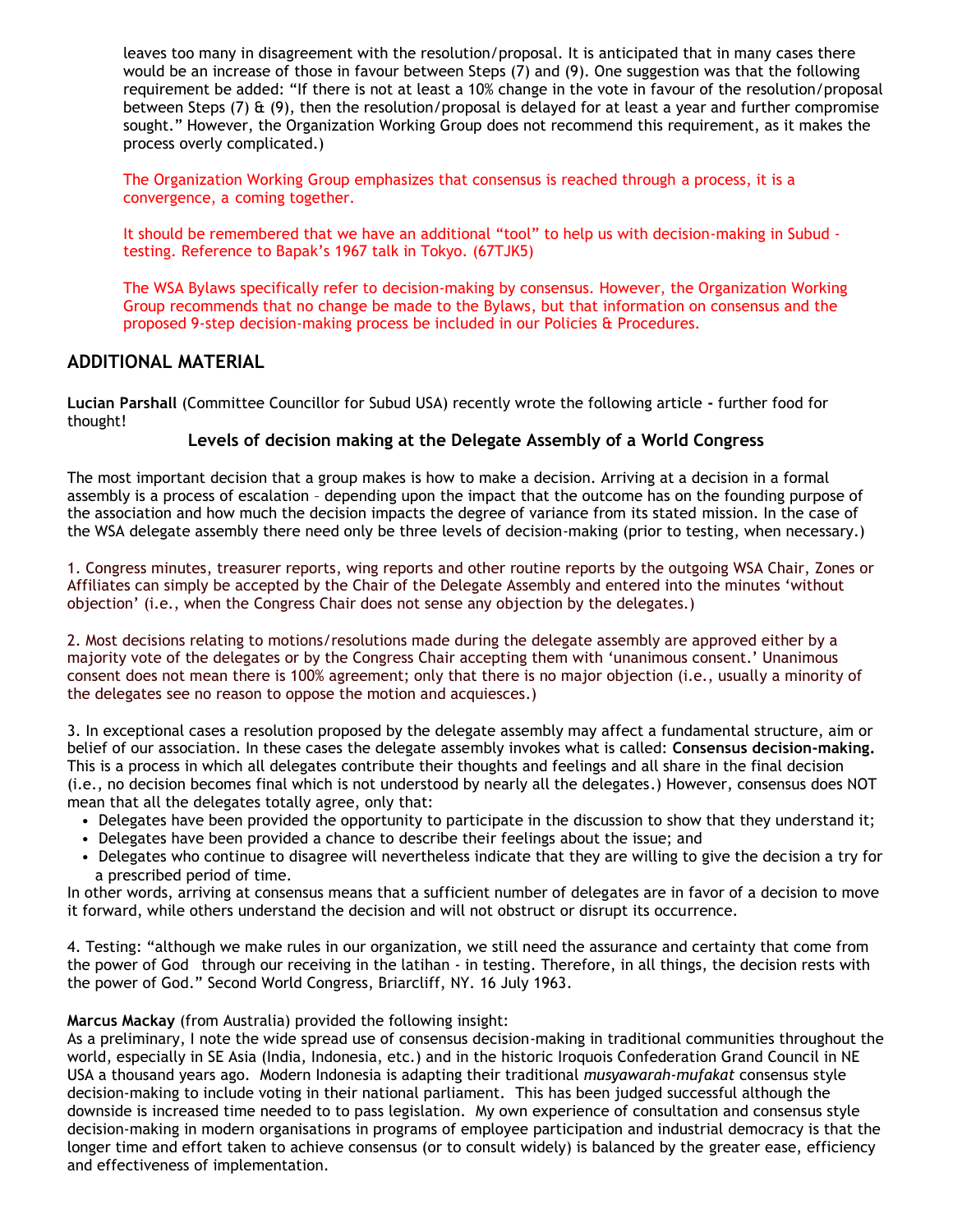So what we are trying to do in Subud with consensus decision-making is not unique. But Subud does have a special grace, the latihan kejiwaan, and we mostly refer to it in all our formal establishing documents. This is usually in reference to acknowledging its prime role and being guided by it. However, our process for the outer world in various meetings may use testing as in the appointment of office bearers, followed by a formal vote (usually recorded without reference to the testing), but usually we do not use testing and Bapak discouraged us from doing so for material matters. Instead, I suspect our challenge is to learn to work together in these decision-making forums with all our individual and cultural diversity, bring our inner capacities to the process in an organic way and avoid the risk of meetings that become 'battlefields' for our respective hearts and minds.

This highlights for me the importance of the process in consensus decision-making that occurs before a final vote. I broadly agree with the outcomes of the WSC recommendation from August 2012, but in practice it may prove inadequate and inflexible. While going in the right direction is feels somewhat 'mechanical', possibly due to it having been reduced to such a summary form. There are many examples around us and in history where a minority view has proved the 'correct one' over time, so it is important to explore the minority views and learn from them. So my comments and suggestions are:

1. I assume the aim of consensus decision-making in our situation is to achieve the best possible decision we can and one that has widespread agreement, even if some of us personally preferred other outcomes. This means that the group makes an appropriate and sound decision, and that the group's cohesion and felt unity is maintained.

2. A sound decision usually requires a good understanding of the issue to be considered and this requires appropriate preparation and information gathering, as a number of decisions may require specific knowledge (e.g. a policy involving legal matters). So there should be a preliminary stage of information gathering and preparation, including consultation with 'stakeholders'.

3. The whole process, particularly discussion and sharing processes, should be characterised by principles designed to create the space needed for productive, open and effective communication. For example, the Quaker process, widely used in secular situations (see Wikipedia) involve the following:

- *Multiple concerns and information are shared until the sense of the group is clear.*
- *Discussion involves active listening and sharing information.*
- *Norms limit number of times one asks to speak to ensure that each speaker is fully heard.*
- *Ideas and solutions belong to the group; no names are recorded.*
- *The 'facilitator' identifies areas of agreement and names disagreements to push discussion deeper.*
- *The facilitator articulates the sense of the discussion, asks if there are other concerns, and proposes a "minute" of the decision.*
- *The group as a whole is responsible for the decision and the decision belongs to the group.*
- *The facilitator can discern if one who is not uniting with the decision is acting without concern for the group or in selfish interest.*
- *Dissenters' perspectives are embraced.*

The essence here is allowing sufficient time, moderating/facilitating discussion, being patient and respectful with each other and their views, being honest and naming differences for further work/discussion and maintaining focus on the group's need.

Being Subud, I would add the use of testing, not to decide the issue, but to explore our attitudes to each other and the issue under discussion for further understanding.

4. Flexibility is important, for example, being able to change or adapt an original proposal to something more appropriate. This may be in a situation in which it becomes clear that the information needed to make a good decision is not present and more research or consultation needs to take place before a final decision, or a new possible direction emerges. This applies particularly to new areas for decision-making or in complex situations.

5. Our widespread use of electronic decision-making in Subud, as a result of our disparate locations, presents particular challenges. I believe this places a huge responsibility on us to make those times when we do meet faceto-face truly effective for getting to know each other and for building the basis of our group decision-processes to draw on later.

Given this, I would emphasise the value of good preparation and explanation of the issue for decision and add that the use of a facilitator/moderator on more complex decisions be used. This does not need to be the respective chair, but could be an independent person with the skills to finesse the process. For example, to tease out what is involved in a particular area of disagreement